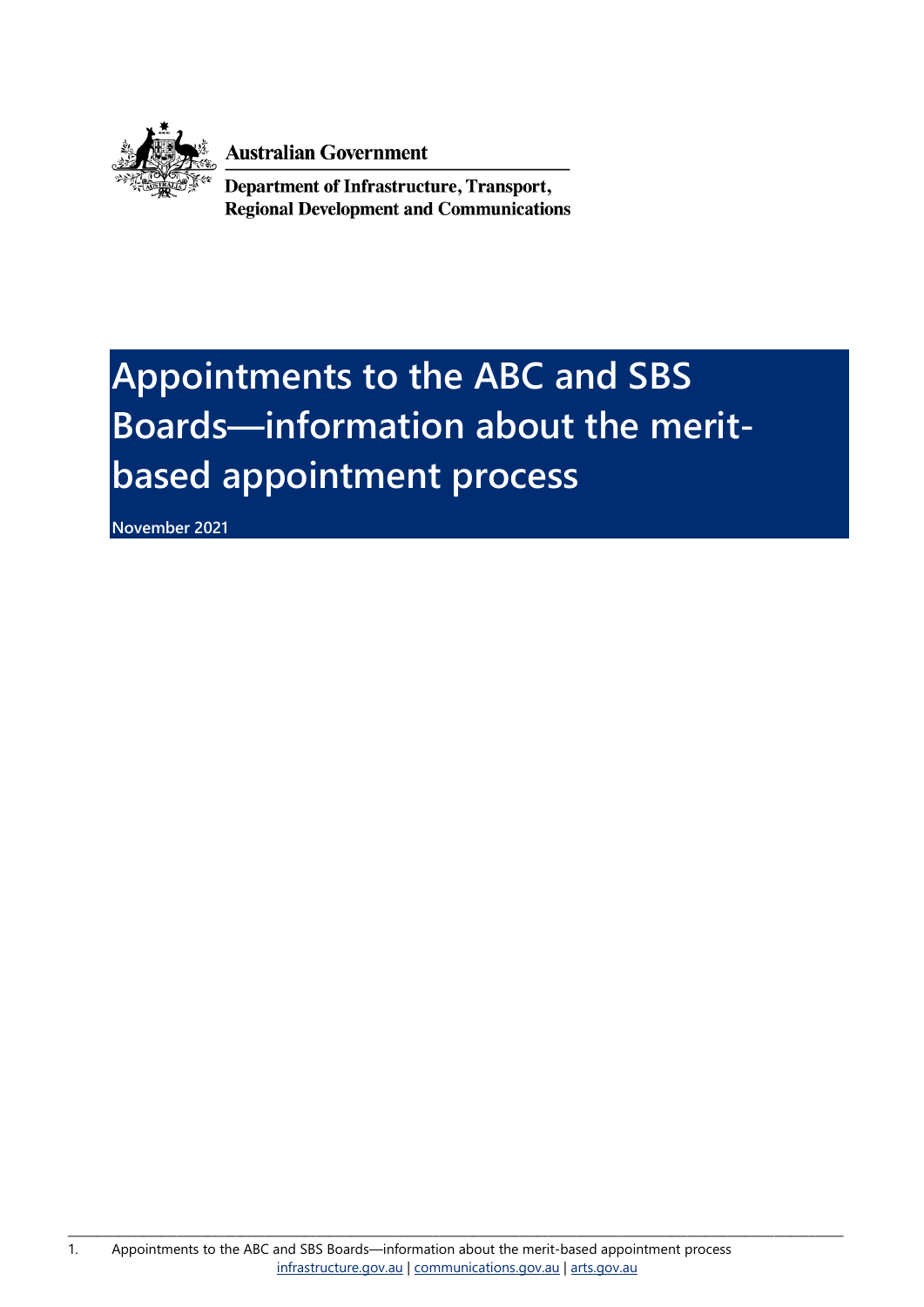#### **Disclaimer**

The material contained in this publication is made available on the understanding that the Commonwealth is not providing professional advice, and that users exercise their own skill and care with respect to its use, and seek independent advice if necessary.

The Commonwealth makes no representations or warranties as to the contents or accuracy of the information contained in this publication. To the extent permitted by law, the Commonwealth disclaims liability to any person or organisation in respect of anything done, or omitted to be done, in reliance upon information contained in this publication.

#### **Creative Commons licence**

With the exception of (a) the Coat of Arms; (b) the Department of Infrastructure, Transport, Regional Development and Communications photos and graphics; copyright in this publication is licensed under a Creative Commons Attribution 4.0 Australia Licence.

Creative Commons Attribution 4.0 Australia Licence is a standard form licence agreement that allows you to copy, communicate and adapt this publication provided that you attribute the work to the Commonwealth and abide by the other licence terms.

Further information on the licence terms is available from [https://creativecommons.org/licenses/by/4.0/.](https://creativecommons.org/licenses/by/4.0/) This publication should be attributed in the following way: © Commonwealth of Australia 2020.

#### **Use of the Coat of Arms**

The Department of the Prime Minister and Cabinet sets the terms under which the Coat of Arms is used. Please refer to the Commonwealth Coat of Arms - Information and Guidelines publication available at [www.pmc.gov.au.](http://www.pmc.gov.au/)

#### **Contact us**

This publication is available in hard copy or PDF format. All other rights are reserved, including in relation to any Departmental logos or trade marks which may exist. For enquiries regarding the licence and any use of this publication, please contact:

Director—Publishing and Communications Communication Branch Department of Infrastructure, Transport, Regional Development and Communications GPO Box 594 Canberra ACT 2601 Australia

Email: [publishing@communications.gov.au](mailto:publishing@communications.gov.au) Websites: [www.infrastructure.gov.au](http://www.infrastructure.gov.au/) | [www.communications.gov.au](http://www.communications.gov.au/) | [arts.gov.au](http://www.arts.gov.au/)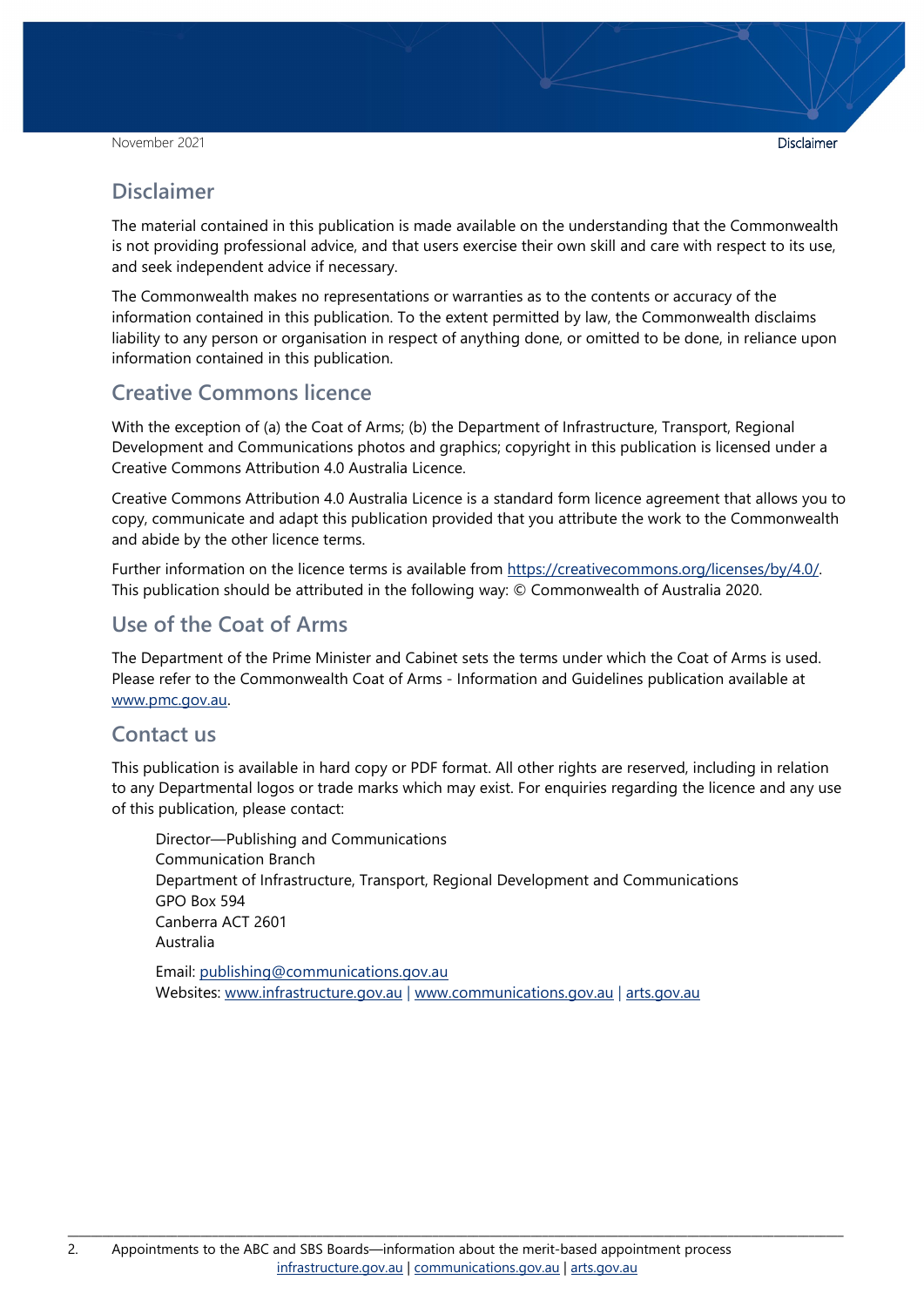November 2021

#### **Contents**

| 3.3 Role of the Secretary of the Department of the Prime Minister and Cabinet     |  |
|-----------------------------------------------------------------------------------|--|
| 3.4 Role of the Department of Infrastructure, Transport, Regional Development and |  |
|                                                                                   |  |
|                                                                                   |  |
|                                                                                   |  |
|                                                                                   |  |
|                                                                                   |  |
|                                                                                   |  |
|                                                                                   |  |
|                                                                                   |  |

Contents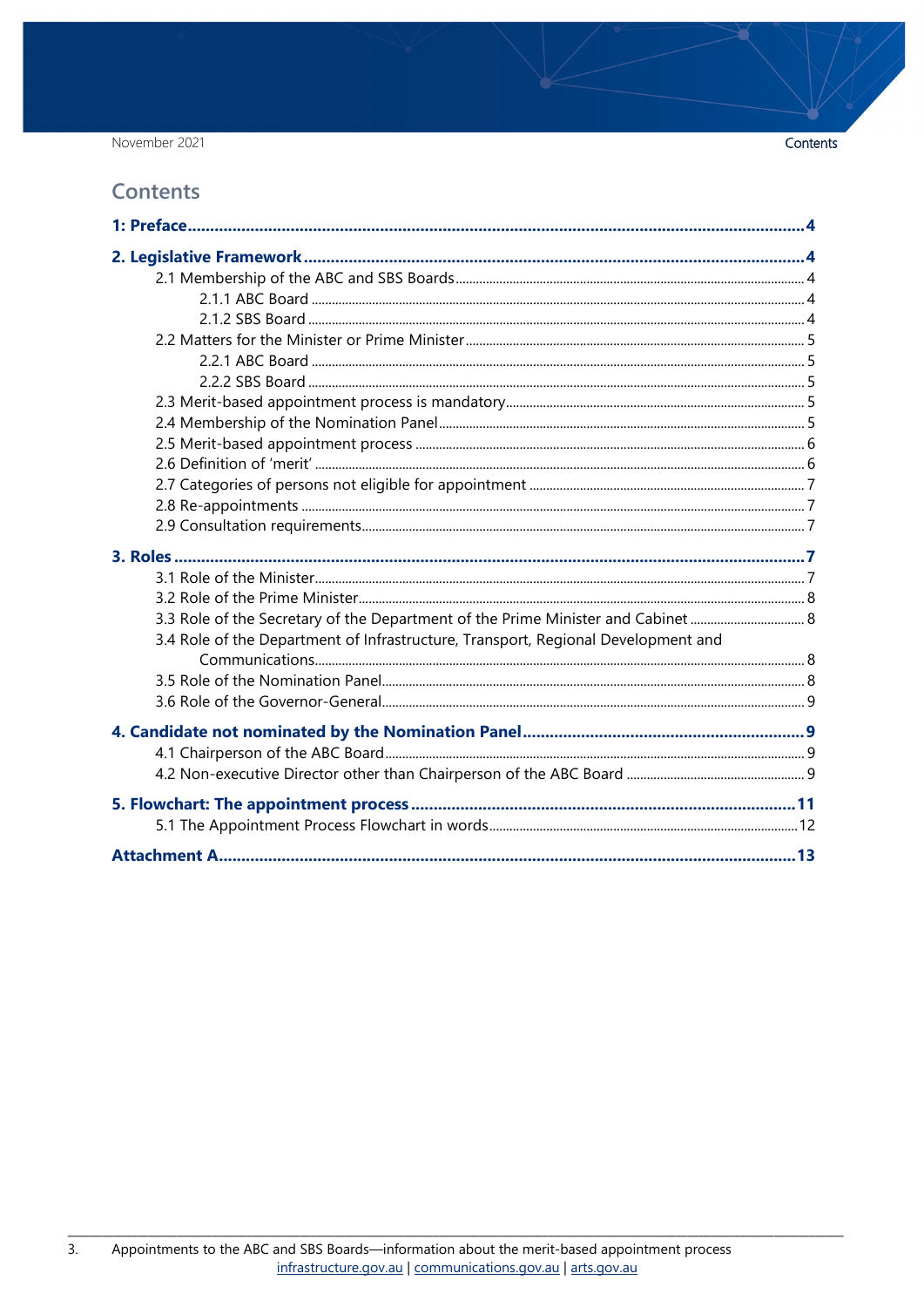<span id="page-3-0"></span>This document sets out information about appointments of non-executive Directors to the ABC and SBS boards, including the roles of the Department of Infrastructure, Transport, Regional Development and Communications (the Department), the Department of the Prime Minister and Cabinet (PM&C), the Nomination Panel, the Minister for Communications, Urban Infrastructure, Cities and the Arts (the Minister), and the Prime Minister. Information in this document relates to the appointment of the Chairpersons and other non-executive Directors to both boards. This document does not address the election of the staff-elected Director to the ABC Board.

## <span id="page-3-1"></span>**2. Legislative Framework**

The *Australian Broadcasting Corporation Act 1983* (ABC Act) and the *Special Broadcasting Services Act 1991* (SBS Act) detail the arrangements for the Board of Directors for each national broadcaster, including the merit-based appointment process for non-executive Directors on each board.<sup>[1](#page-3-5)</sup>

## <span id="page-3-2"></span>**2.1 Membership of the ABC and SBS Boards**

#### <span id="page-3-3"></span>**2.1.1 ABC Board**

The ABC Board consists of:

- the Managing Director
- the Chairperson
- the staff-elected Director
- not fewer than four nor more than six other non-executive Directors.

The Chairperson and the other non-executive Directors (not including the staff-elected Director) are appointed by the Governor-General and hold office on a part-time basis for a period of up to five years. The Chairperson and non-executive Directors are eligible for re-appointment. The sum of the periods for which a person holds office as either Chairperson or other non-executive Director, or both, must not exceed ten years.

#### <span id="page-3-4"></span>**2.1.2 SBS Board**

The SBS Board consists of:

- the Managing Director
- the Chairperson
- not fewer than three nor more than seven other non-executive Directors.

The Chairperson and the other non-executive Directors are appointed by the Governor-General and hold office on a part-time basis for a period of up to five years. The Chairperson and non-executive Directors are eligible for re-appointment. The sum of the periods for which a person holds office as either Chairperson or other non-executive Director, or both, must not exceed ten years.

<span id="page-3-5"></span><sup>&</sup>lt;sup>1</sup> See Parts II, III and IIIA of the ABC Act, and Parts 2, 3 and 3A of the SBS Act.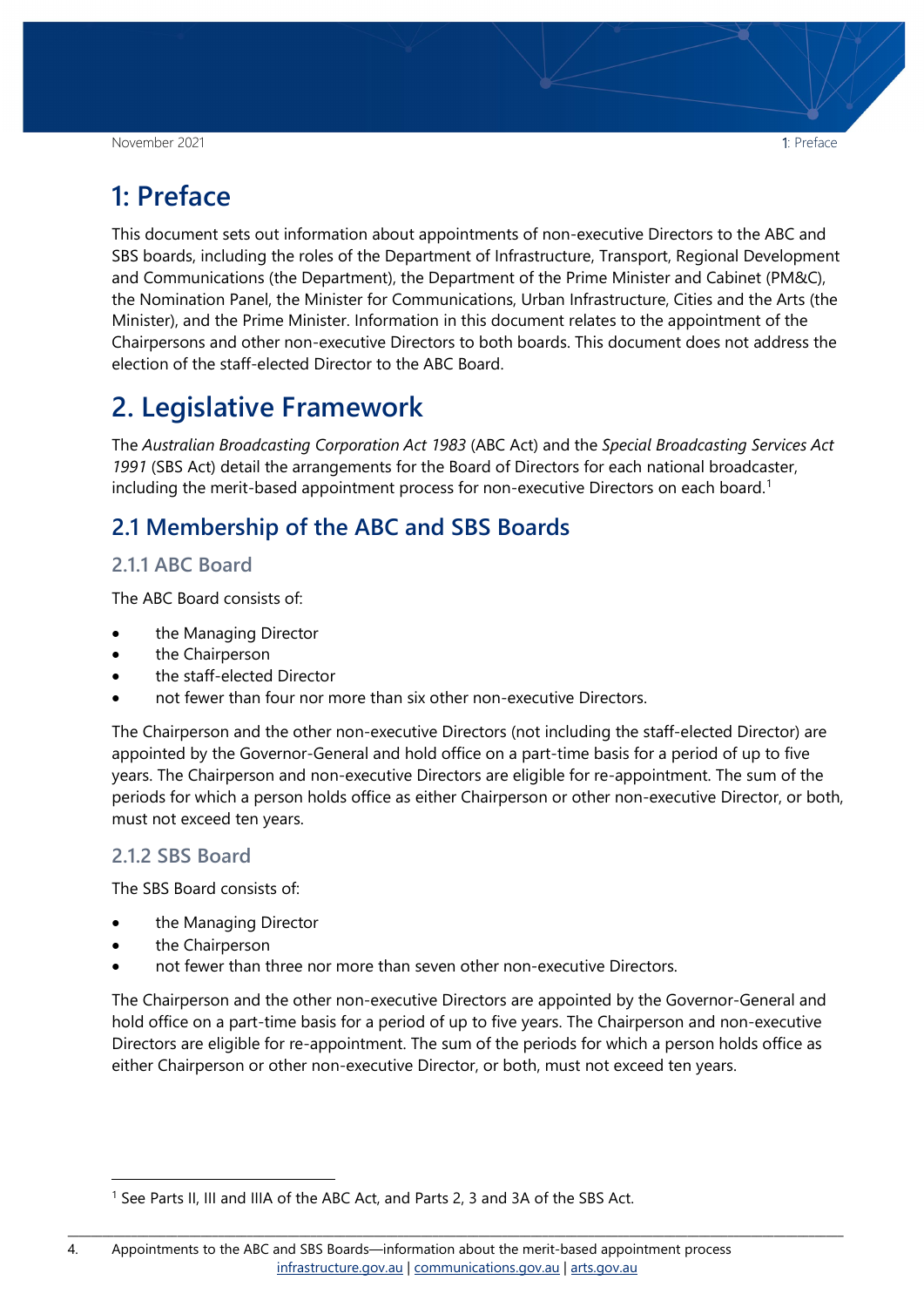## <span id="page-4-0"></span>**2.2 Matters for the Minister or Prime Minister**

#### <span id="page-4-1"></span>**2.2.1 ABC Board**

Before the Governor-General appoints a person as a non-executive Director on the ABC Board, the Prime Minister (if the appointment is of the Chairperson) or the Minister (if the appointment is not of the Chairperson) must be satisfied that the person is suitable for appointment because of:

- experience in connection with the provision of broadcasting services or in communications or management
- expertise in financial or technical matters
- cultural or other interests relevant to the oversight of a public organisation engaged in the provision of broadcasting services.

#### <span id="page-4-2"></span>**2.2.2 SBS Board**

Before the Governor-General appoints a person as a non-executive Director on the SBS Board, the Minister must have regard to the need to ensure that:

- the Directors collectively possess an appropriate balance of expertise in the areas required to govern the SBS effectively, including an understanding of Australia's multicultural society and the needs and interests of the SBS's culturally diverse audience
- the Directors collectively comprise persons with a diversity of cultural perspectives
- the Directors include a person who the Minister is satisfied, having regard to consultations between the Minister and representatives of industrial organisations representing employees, has an appropriate understanding of the interests of employees
- at least one of the Directors is an Indigenous person.

### <span id="page-4-3"></span>**2.3 Merit-based appointment process is mandatory**

Except in the case of a re-appointment (see [Section 2.8\)](#page-6-1), a person must not be appointed as a non-executive Director to the ABC or SBS Board by the Governor-General unless a merit-based appointment process in compliance with the ABC and SBS Acts is conducted (see [Section 2.5\)](#page-5-0). This may happen when the term of an existing non-executive Director expires and the person is not eligible for re-appointment due to the length of earlier appointments, or when a decision is made to not re-appoint that person. It may also happen after an unexpected vacancy occurs.

## <span id="page-4-4"></span>**2.4 Membership of the Nomination Panel**

The Nomination Panel is established under the ABC Act. The Nomination Panel consists of a Chair and a minimum of two, or a maximum of three, other members. The Nomination Panel members are appointed by the Secretary of the Department of the Prime Minister and Cabinet (PM&C). Members are appointed on a part-time basis for terms of up to three years and may be re-appointed. The Secretary of PM&C must give notice on that Department's website of each person appointed to the Nomination Panel.

The current Nomination Panel is comprised of Dr Sally Pitkin AO (Chair), Ms Helen Williams AC and Mr Mark Kenny.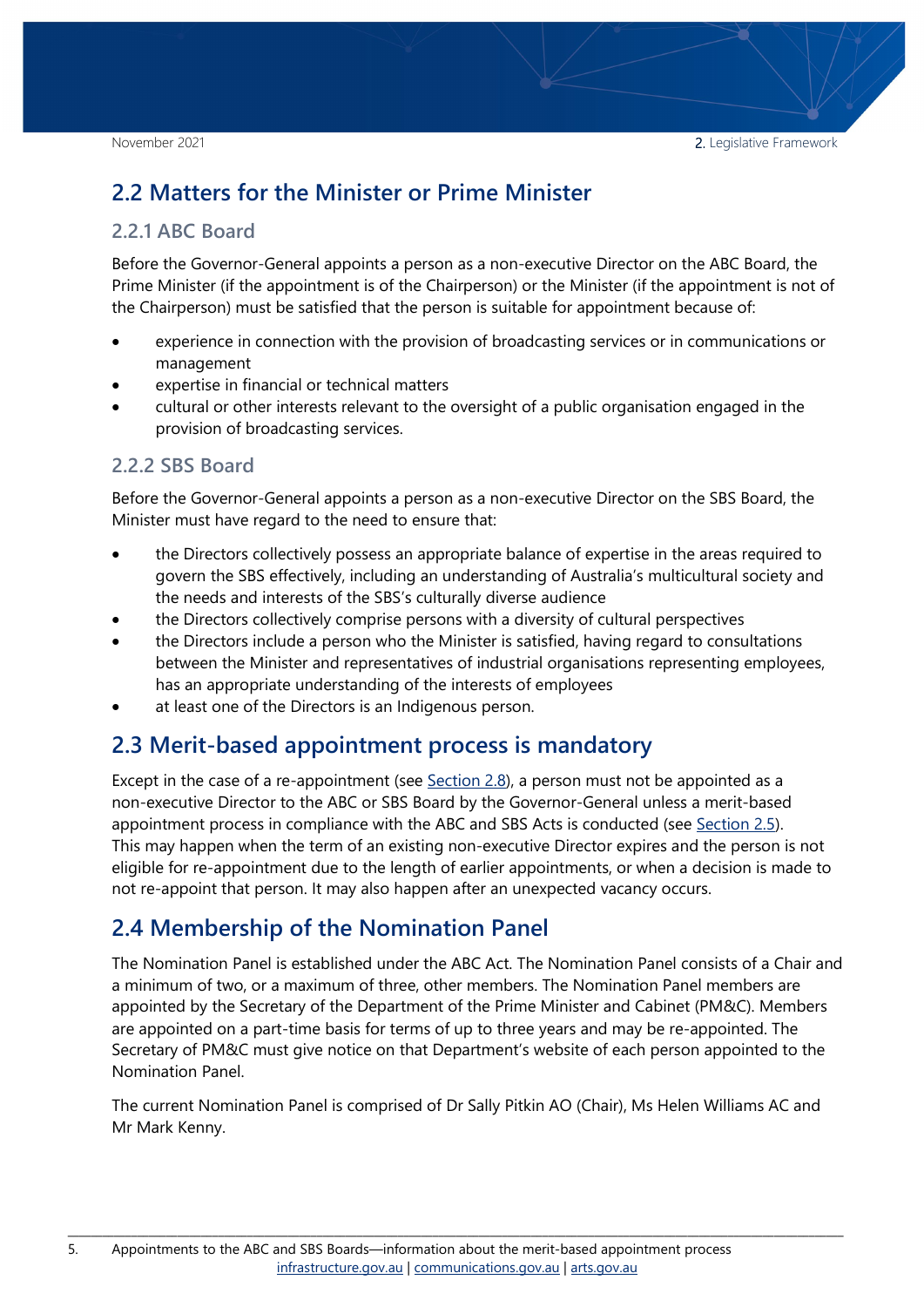November 2021 2. Legislative Framework

### <span id="page-5-0"></span>**2.5 Merit-based appointment process**

When the Minister notifies the Nomination Panel of a forthcoming vacancy on the ABC Board and/or the SBS Board, the Nomination Panel must conduct a merit-based appointment process in accordance with the ABC and SBS Acts. The Nomination Panel must assess all applicants against the relevant selection criteria on the basis of merit.

Prior to the commencement of an appointment process, the Chair of the Nomination Panel may consult with the Chair of the ABC and/or SBS board on the skills requirements for each board. The Nomination Panel is usually assisted by an external recruitment agency. The Nomination Panel may conduct a single appointment process for two or more appointments.

The functions of the Nomination Panel, as set out in the ABC Act and the SBS Act, include:

- a) to conduct a selection process for each appointment of a non-executive Director to the ABC Board and the SBS Board, with the exception of the staff-elected Director on the ABC Board
- b) to assess all applicants for an appointment against the selection criteria determined by the Minister by legislative instrument and any additional selection criteria notified in writing by the Minister to the Panel in relation to a particular appointment
- c) to assess all applicants for an appointment on the basis of merit
- d) to give a written report:
	- i. if the appointment is for the Chairperson of the ABC—to the Prime Minister and the Minister or
	- ii. if the appointment is not for the Chairperson of the ABC—to the Minister

on the outcome of the selection process that contains a list of at least three candidates who are nominated for an appointment and a comparative assessment of those candidates.

### <span id="page-5-1"></span>**2.6 Definition of 'merit'**

The ABC and SBS Acts provide that the assessment of applicants for appointment as non-executive Directors is based on merit if:

- an assessment is made of the comparative suitability of the applicants for the duties of that Director, using a competitive selection process
- the assessment is based on the relationship between the applicants' experience, skills and competencies and the experience, skills and competencies genuinely required for the duties of that Director
- the assessment focuses on the capability of the applicants to achieve outcomes related to the duties of that Director
- the assessment is the primary consideration in nominating the candidates for that appointment.

The principle of merit will be interpreted broadly in the merit-based appointment process. Formal qualifications and traditional work experience will form only one element of the Nomination Panel's assessment of an applicant's experience, skills and competencies. Non-traditional activities and career paths may also be recognised and valued as suitable qualifications which contribute to an applicant's overall suitability for appointment.<sup>[2](#page-5-2)</sup>

<span id="page-5-2"></span> <sup>2</sup> *National Broadcasting Legislation Amendment Act 2012*, Explanatory Memorandum, page 8.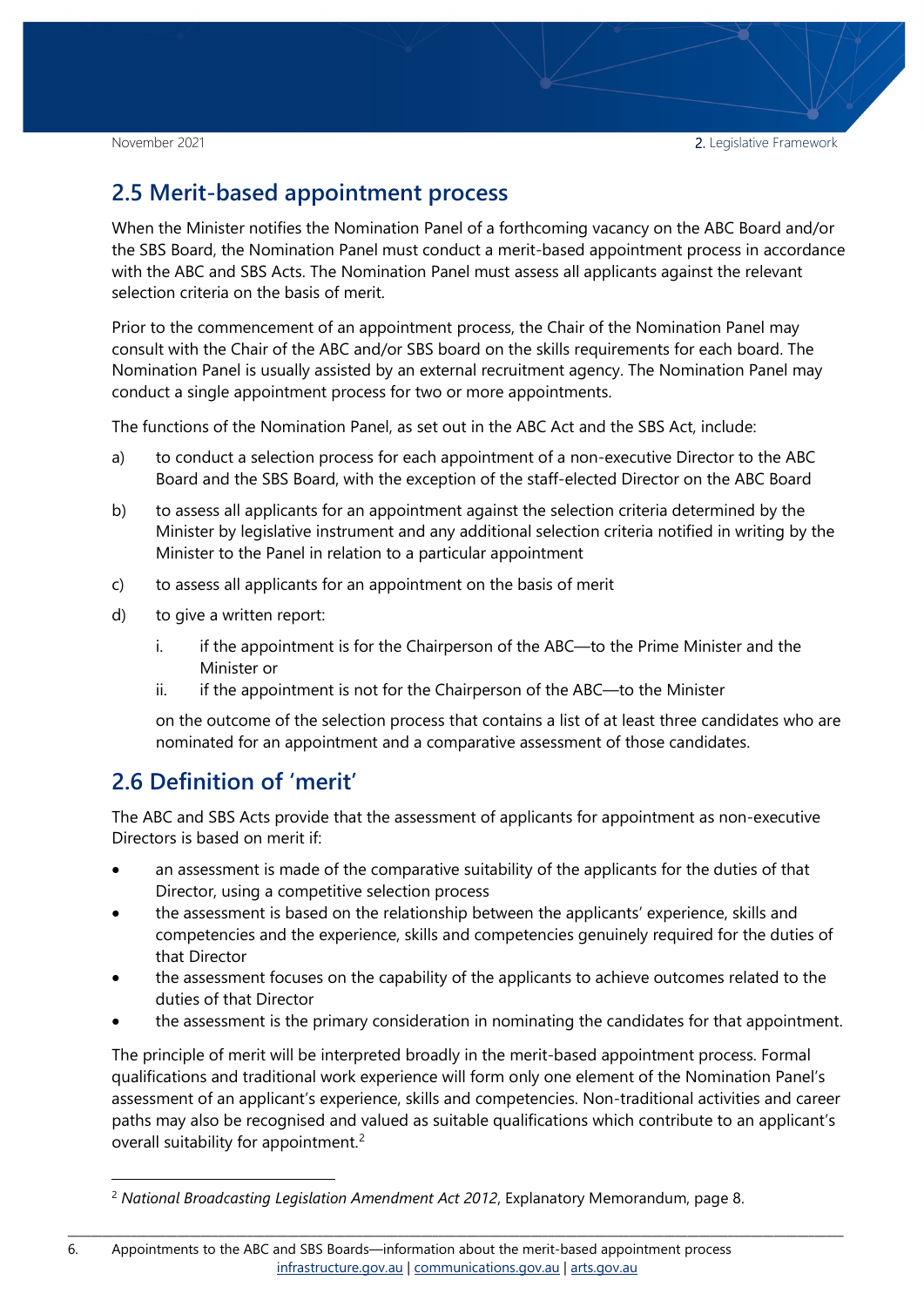### <span id="page-6-0"></span>**2.7 Categories of persons not eligible for appointment**

Current and former members of Parliament (including the Federal and State Parliaments and the Legislative Assembly of the Australian Capital Territory and Northern Territory) and senior political staff members are not eligible for appointment as a non-executive Director to the ABC Board or the SBS Board while engaged in such positions, or for a period of 12 months beginning on the day the person ceased to hold one of these positions.

The Minister has defined the term 'former senior political staff member' by legislative instrument. A copy of the definition is at **Attachment A**.

#### <span id="page-6-1"></span>**2.8 Re-appointments**

A decision to recommend to the Governor-General that a particular person be re-appointed as a non-executive Director is made at the discretion of the Minister, or the Prime Minister in the case of the Chairperson of the ABC. Where an incumbent is to be recommended for re-appointment, the Minister, or the Prime Minister, will follow Government policy regarding the process for appointments.

Under the ABC and SBS Acts, a merit-based selection process is not required to be conducted by the Nomination Panel for re-appointments of existing non-executive Directors.

### <span id="page-6-2"></span>**2.9 Consultation requirements**

If the Nomination Panel gives the Prime Minister a report in relation to the appointment of the Chairperson of the ABC, the Prime Minister must consult the Leader of the Opposition in the House of Representatives before recommending the appointment of that person to the Governor-General.

When appointing the non-executive Director to the SBS Board who satisfies the third dot point in [2.2.2](#page-4-2) above, the Minister must consult with representatives of industrial organisations representing employees before recommending the appointment of that person to the Governor-General.

## <span id="page-6-3"></span>**3. Roles**

### <span id="page-6-4"></span>**3.1 Role of the Minister**

The Minister's roles include:

- deciding whether to recommend to the Governor-General that an eligible non-executive Director be re-appointed (having regard to the length of earlier terms)
- notifying a non-executive Director whether they will be re-appointed for another term or of the Government's decision to request the Nomination Panel to conduct a selection process to test the field
- notifying the Nomination Panel of the need to conduct a merit-based selection process when a vacancy arises
- determining selection criteria for the appointment of non-executive Directors to each Board by legislative instrument
- giving written notice to the Nomination Panel of additional selection criteria for a particular appointment (where this is applicable)
- considering the recommendations of the Nomination Panel following the completion of the merit-based appointment process (except in the case of the Chairperson of the ABC)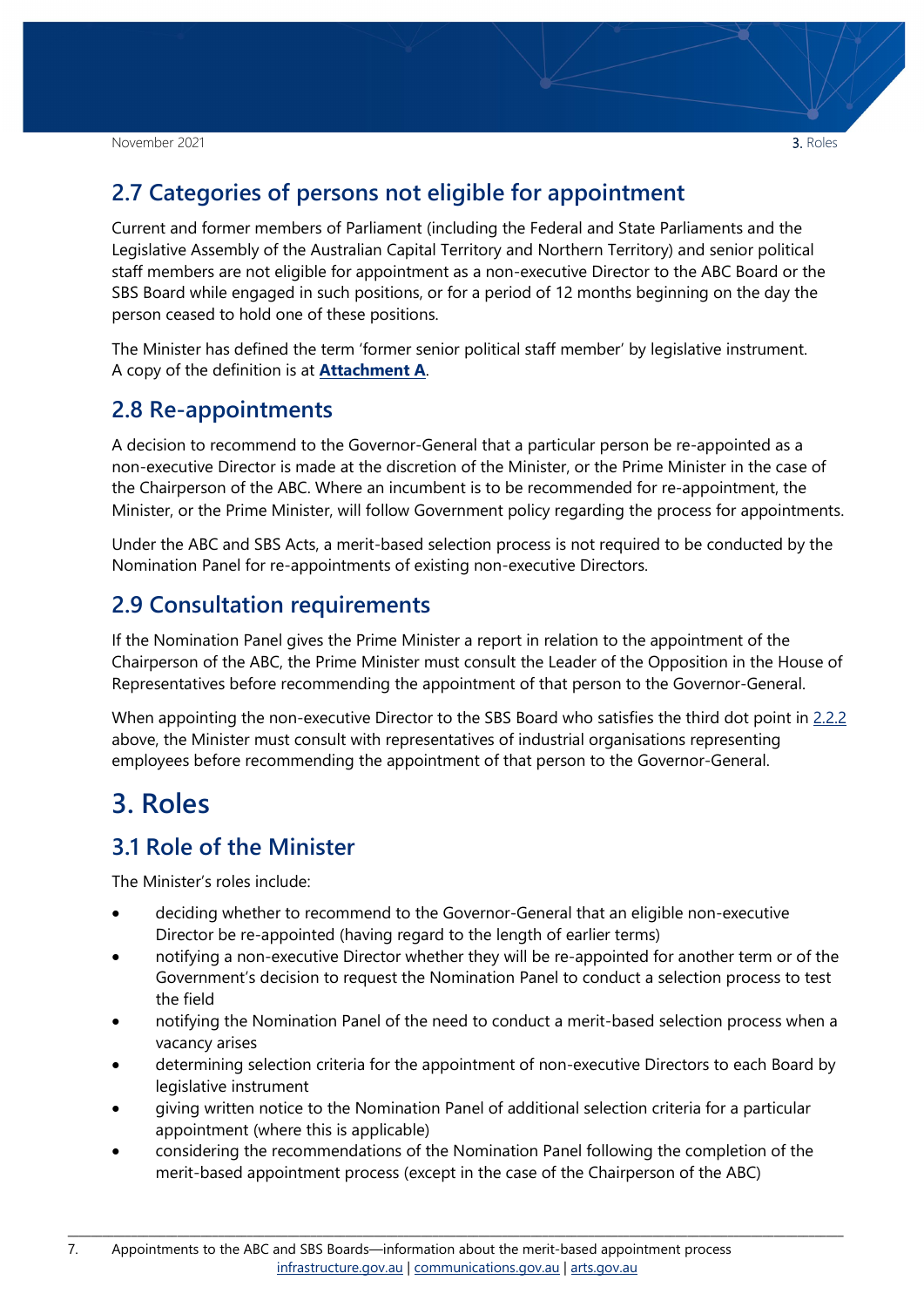#### November 2021 **3.** Roles

- being satisfied or having regard to the matters set out in the ABC and SBS Acts (see Section [2.2.1](#page-4-1) and [2.2.2\)](#page-4-2)
- recommending a person to the Governor-General for appointment (other than the Chairperson of the ABC Board). If the person recommended by the Minister has not been nominated by the Nomination Panel, the Minister must follow the process set out in [Section](#page-8-3) 4.2.

## <span id="page-7-0"></span>**3.2 Role of the Prime Minister**

The Prime Minister's roles include:

- deciding whether to recommend to the Governor-General that an eligible Chairperson of the ABC Board be re-appointed (having regard to the length of earlier terms)
- considering the recommendations of the Nomination Panel following the completion of a merit-based appointment process for the position of Chairperson of the ABC Board
- being satisfied of the matters set out in the ABC Act (see Section [2.2.1](#page-4-1) and [2.7\)](#page-6-0)
- recommending a person to the Governor-General for appointment as Chairperson of the ABC Board. If the person recommended by the Prime Minister has not been nominated by the Nomination Panel, the Prime Minister must follow the process set out in [Section 4.1.](#page-8-2)

## <span id="page-7-1"></span>**3.3 Role of the Secretary of the Department of the Prime Minister and Cabinet**

The Secretary of the Department of the Prime Minister and Cabinet's (PM&C) roles include:

- appointing the members of the Nomination Panel
- placing a notice on PM&C's website of each person appointed to the Nomination Panel.

## <span id="page-7-2"></span>**3.4 Role of the Department of Infrastructure, Transport, Regional Development and Communications**

The Department is responsible for:

- providing secretariat support to the Nomination Panel by advertising the positions in print and digital media
- maintaining a record of all ABC and SBS board appointments
- seeking the Minister's decision whether to recommend to the Governor-General that a non-executive Director (if eligible, having regard to the length of earlier terms) be re-appointed or request the Nomination Panel conduct a selection process for that position
- including a statement in the Department's annual report about each merit-based appointment process that is completed
- if required, engaging an executive recruitment firm to assist the Nomination Panel.

## <span id="page-7-3"></span>**3.5 Role of the Nomination Panel**

The Nomination Panel will:

Upon a request from the Minister, conduct a merit-based appointment process for each new non-executive Director appointment to the ABC and SBS Board (except for the staff-elected Director on the ABC Board) in accordance with the ABC and SBS Acts.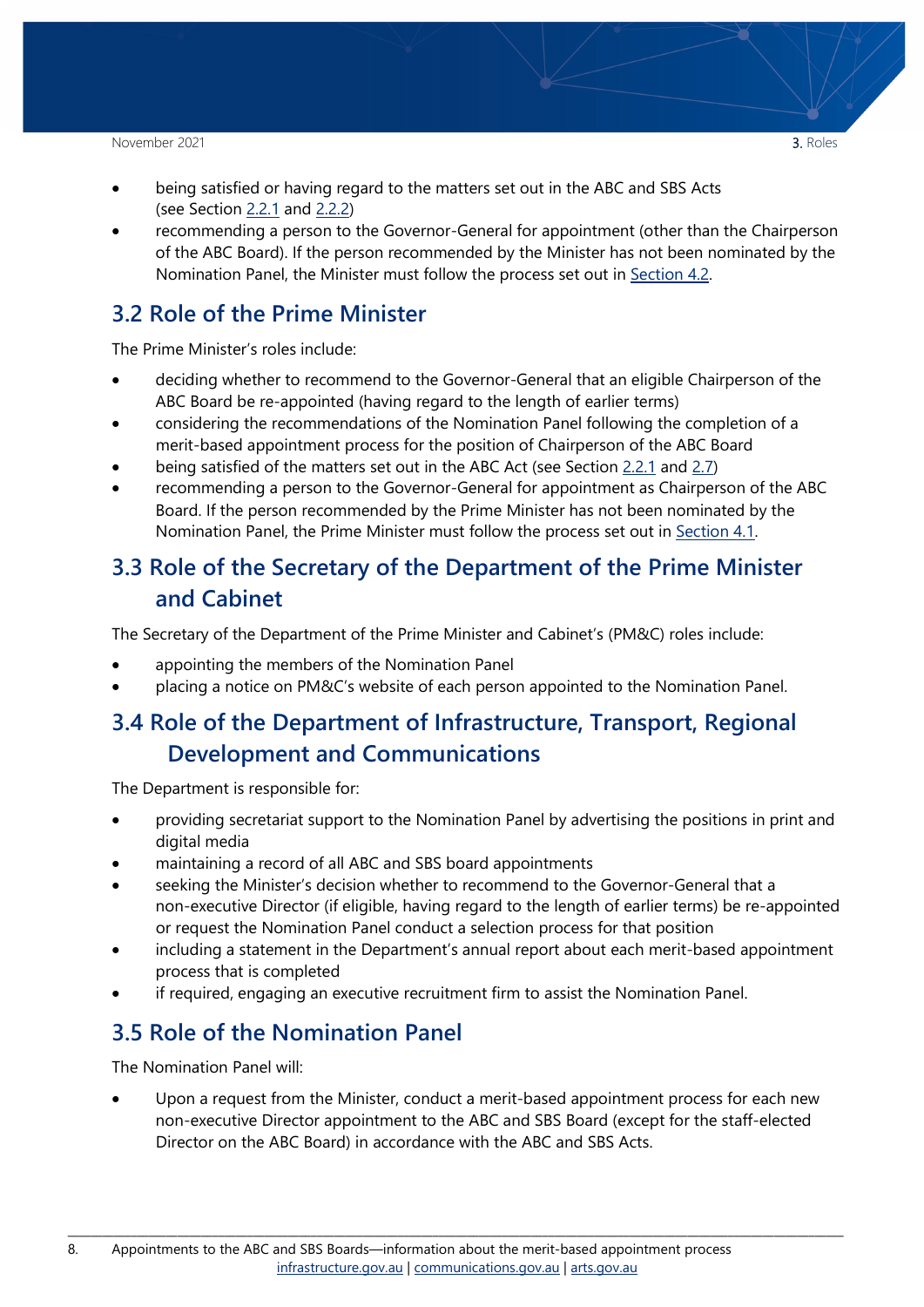November 2021 **4.** Candidate not nominated by the Nomination Panel

- Publish advertisements inviting written applications from persons seeking to be appointed to the position(s) on the Department's website; and in one or more forms that are readily accessible to potential applicants, for example, on a website other than the Department's website.
- Collect Private Interest Declaration forms from shortlisted candidates and also conduct probity checks through the Australian Securities and Investment Commission and the Australian Financial Security Authority.
- Following its assessment of all applicants, the Nomination Panel is required to provide a written report to the Minister (or to the Prime Minister and the Minister if the appointment is for the Chairperson of the ABC Board) about the merit-based appointment process. The report must nominate at least three candidates for each vacancy and must include a comparative assessment of those candidates against the applicable selection criteria determined and notified by the Minister.

The Minister or the Prime Minister are not bound to recommend to the Governor-General a person nominated by the Panel. However, certain requirements will need to be satisfied if the Minister or Prime Minister seek to appoint someone not nominated by the Panel (see [section 4\)](#page-8-1).

## <span id="page-8-0"></span>**3.6 Role of the Governor-General**

The Governor-General is responsible for:

• the appointment or re-appointment of non-executive Directors to the ABC and SBS Boards (except for the staff-elected Director on the ABC Board) based on the recommendation of the Minister for Communications, Urban Infrastructure, Cities and the Arts (or the Prime Minister in the case of the ABC Chairperson).

## <span id="page-8-1"></span>**4. Candidate not nominated by the Nomination Panel**

## <span id="page-8-2"></span>**4.1 Chairperson of the ABC Board**

If a person not nominated by the Nomination Panel is appointed by the Governor-General as the Chairperson of the ABC Board, the Prime Minister must table the reasons for that appointment in each House of Parliament no later than 15 sittings days after the appointment was made. The reasons must include an assessment of the person against the selection criteria.

Under section 12 (5AB) of the ABC Act, a former politician or former senior political staff member can only be appointed as the Chairperson of the ABC Board if they have been nominated by the Nomination Panel through the statutory merit-based appointment process.

## <span id="page-8-3"></span>**4.2 Non-executive Director other than Chairperson of the ABC Board**

If the Minister wants to recommend to the Governor-General that a person who has not been nominated by the Nomination Panel be appointed as a non-executive Director on the ABC or SBS Board, the Minister must give written notice to the Prime Minister with the name of the person and the reasons for the decision. If that person is appointed by the Governor-General, the Minister must table the reasons for that appointment in each House of Parliament no later than 15 sittings days after the appointment is made. The reasons must include an assessment of the person against the selection criteria.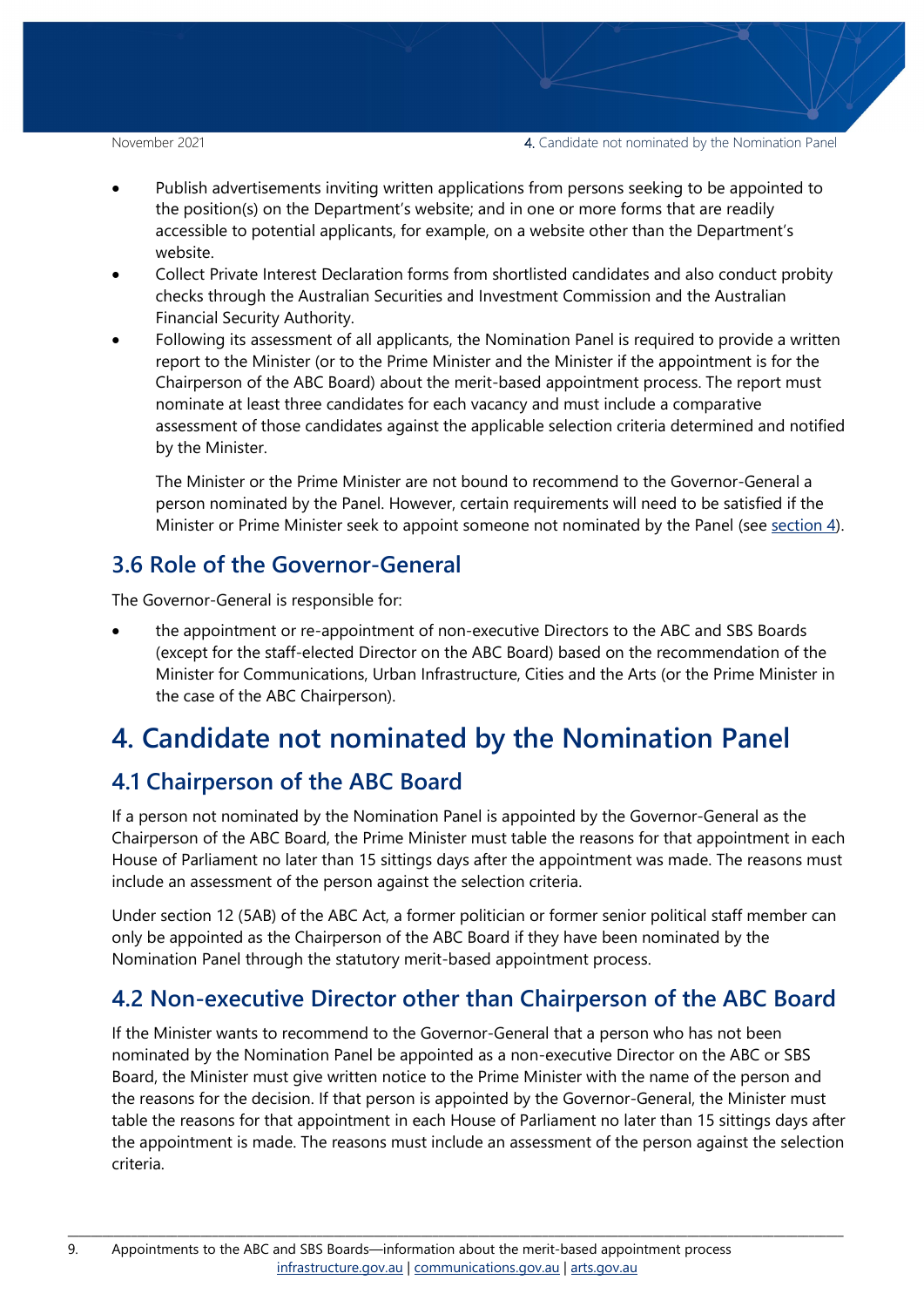November 2021 4. Candidate not nominated by the Nomination Panel

Under section 12 (5AB) of the ABC Act and section 17 (2AB) of the SBS Act a former politician or senior political staff member can only be appointed as a non-executive Director if they have been nominated by the Nomination Panel through the statutory merit-based appointment process.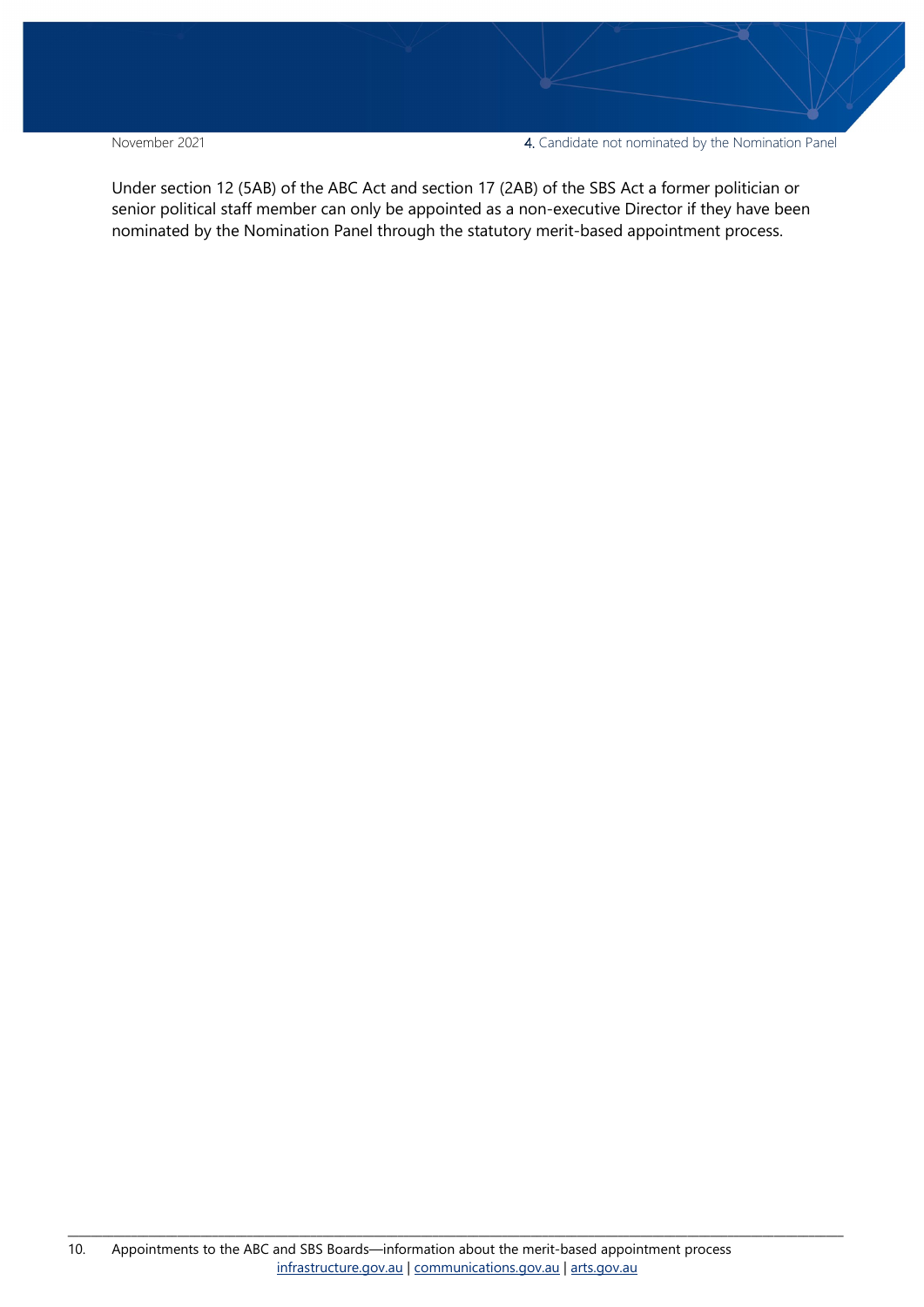November 2021 **5.** Flowchart: The appointment process

## <span id="page-10-0"></span>**5. Flowchart: The appointment process**

#### Appointment process for non-executive directors to the ABC and SBS Boards

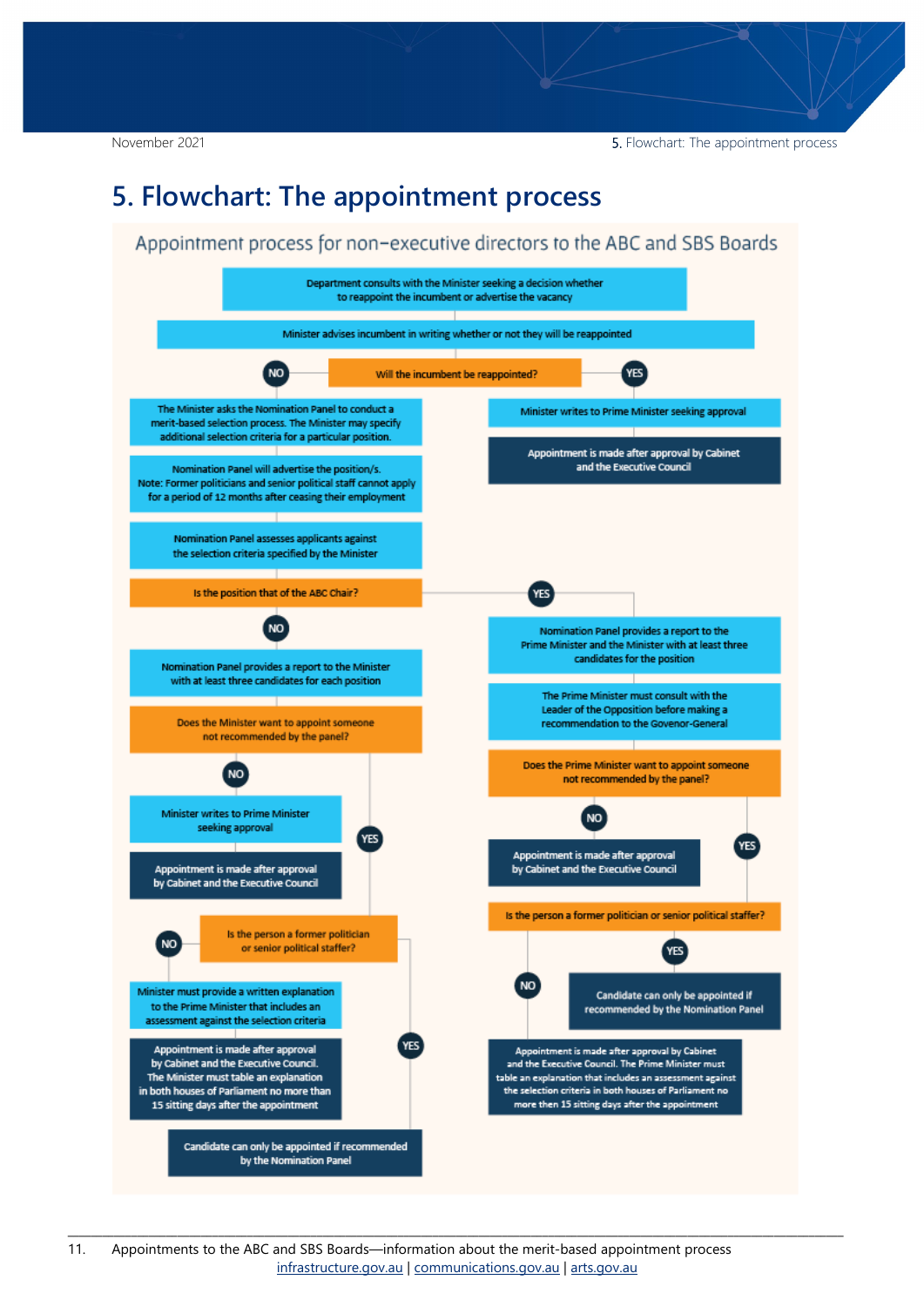### <span id="page-11-0"></span>**5.1 The Appointment Process Flowchart in words**

- 1) As the term of a Board member reaches its expiry date, the Department consults the Minister about whether to re-appoint the incumbent board member or advertise the vacancy.
	- a) If the Minister decides to re-appoint a Board member, the Minister writes to the Prime Minister to seek approval. The re-appointment is made after approval by Cabinet and the Governor-General.
	- b) If the Minister seeks to advertise the position―see 2).
- 2) If the Minister decides not to re-appoint a Board member, the Minister will write to the Nomination Panel to request that it conduct a merit-based selection process. The Minister may specify additional selection criteria.
- 3) The Nomination Panel advertises the position/s.
- 4) The Nomination Panel assesses the applications received against the statutory selection criteria (and any criteria specified by the Minister). This will include interviewing short-listed candidates.
- 5) The Nomination Panel provides a report to the Minister with at least three candidates for each position (if the position is for the ABC Chair the report is provided to the Prime Minister―see 7).
- 6) The Minister considers the report.
	- a) If the Minister decides to appoint someone recommended by the Nomination Panel, the Minister writes to the Prime Minister to seek approval. The appointment is made after approval by Cabinet and the Governor-General.
	- b) If the Minister decides to appoint someone not recommended by the Nomination Panel, the Minister writes to the Prime Minister to seek approval and must provide a written explanation for the decision that includes an assessment of the candidate against the selection criteria. The appointment is made after approval by Cabinet and the Governor-General. The Minister must table an explanation for the appointment in both Houses of Parliament no more than 15 sitting days after the appointment is made.
- 7) The Prime Minister considers the report, if the position is for the ABC Chair.
	- a) If the Prime Minister decides to appoint someone recommended by the Nomination Panel, the Prime Minister consults with the Leader of the Opposition about the proposed appointment. The appointment is made after approval by the Governor-General.

If the Prime Minister decides to appoint someone not recommended by the Nomination Panel, the Prime Minister consults with the Leader of the Opposition about the proposed appointment. The appointment is made after approval by the Governor-General. The Prime Minister must table an explanation for the appointment in both Houses of Parliament no more than 15 sitting days after the appointment is made.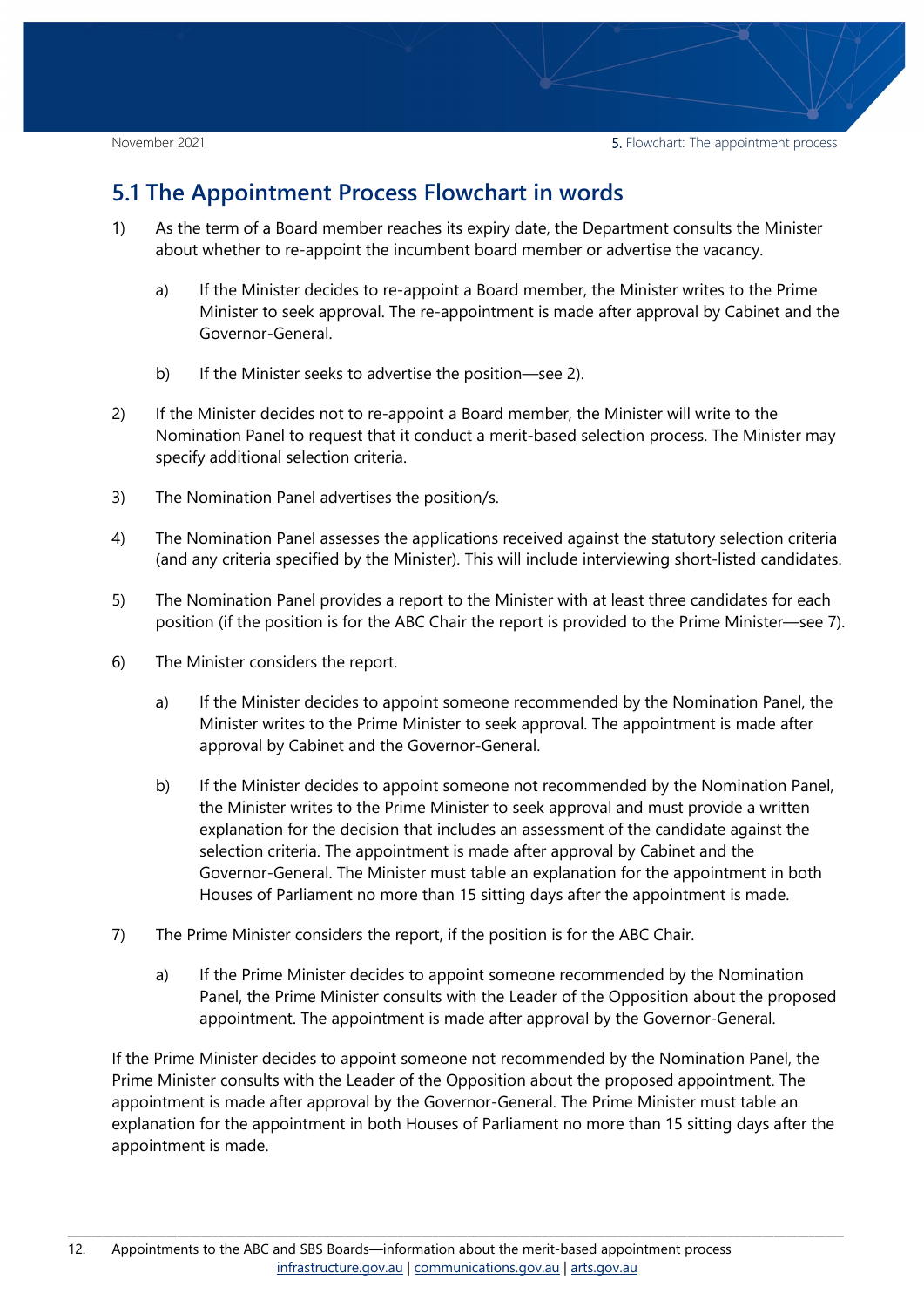November 2021 **Attachment Attachment Attachment Attachment Attachment Attachment Attachment Attachment Attachment Attachment Attachment Attachment Attachment Attachment Attachment Attachment Attachment Attachment Attachmen** 

<span id="page-12-0"></span>

#### **Commonwealth of Australia**

*Australian Broadcasting Corporation Act 1983*

### **Australian Broadcasting Corporation (Definition of senior political staff member) Instrument 2014**

I, MALCOLM BLIGH TURNBULL, Minister for Communications, make this instrument under subsection 3(3) of the *Australian Broadcasting Corporation Act 1983*.

Dated 29 January 2014

MALCOLM TURNBULL

Minister for Communications

#### **1. Name of instrument**

This legislative instrument is the *Australian Broadcasting Corporation (Definition of senior political staff member) Instrument 2014*.

#### **2. Commencement**

This legislative instrument commences on the day after it is registered on the Federal Register of Legislative Instruments.

 $\overline{\phantom{a}}$  , where  $\overline{\phantom{a}}$ 

#### **3. Definitions**

*Legislature of a Territory* means:

- (a) the Legislative Assembly for the Australian Capital Territory; or
- (b) the Legislative Assembly of the Northern Territory.

*Minister* means a Minister of State for a State or a Territory.